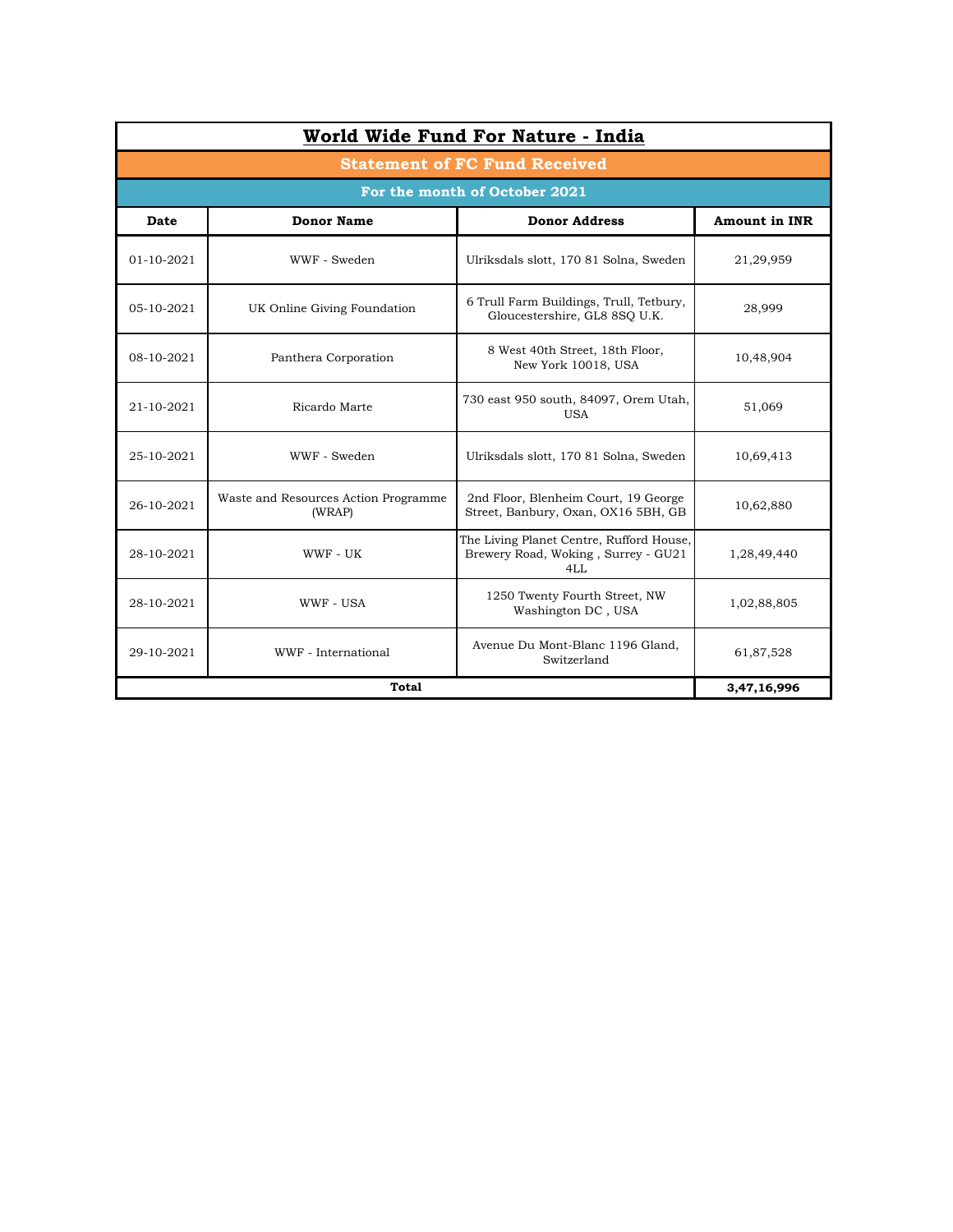| <b>Statement of FC Fund Received</b> |                             |                                                                                           |                      |  |  |  |  |
|--------------------------------------|-----------------------------|-------------------------------------------------------------------------------------------|----------------------|--|--|--|--|
| For the month of November 2021       |                             |                                                                                           |                      |  |  |  |  |
| Date                                 | <b>Donor Name</b>           | <b>Donor Address</b>                                                                      | <b>Amount in INR</b> |  |  |  |  |
| 08-11-2021                           | American Ambassy            | Panchsheel Marg, Shantipath,<br>Chanakyapuri, New Delhi - 110021,<br>Delhi                | 1,19,738             |  |  |  |  |
| 08-11-2021                           | UK Online Giving Foundation | 6 Trull Farm Buildings, Trull, Tetbury,<br>Gloucestershire, GL8 8SQ U.K.                  | 16,862               |  |  |  |  |
| 09-11-2021                           | WWF - Sweden                | Ulriksdals slott, 170 81 Solna, Sweden                                                    | 32,35,816            |  |  |  |  |
| 09-11-2021                           | WWF - Sweden                | Ulriksdals slott, 170 81 Solna, Sweden                                                    | 30, 16, 125          |  |  |  |  |
| 09-11-2021                           | WWF - Sweden                | Ulriksdals slott, 170 81 Solna, Sweden                                                    | 72,89,772            |  |  |  |  |
| 09-11-2021                           | WWF - Sweden                | Ulriksdals slott, 170 81 Solna, Sweden                                                    | 12,78,000            |  |  |  |  |
| 10-11-2021                           | Nleya Fanuel                | Southern African Wildlife College,<br>Private Bag X3015, Hoedspruit 1380,<br>South Africa | 15,000               |  |  |  |  |
| 16-11-2021                           | WWF - Deutschland           | Reinhardtstraße 18, 10117 Berlin,<br>Germany                                              | 37,97,581            |  |  |  |  |
| 25-11-2021                           | WWF - UK                    | The Living Planet Centre, Rufford House,<br>Brewery Road, Woking, Surrey - GU21<br>4LL    | 3,26,64,846          |  |  |  |  |
| 25-11-2021                           | WWF - USA                   | 1250 Twenty Fourth Street, NW<br>Washington DC, USA                                       | 44,58,831            |  |  |  |  |
| 25-11-2021                           | WWF - UK                    | The Living Planet Centre, Rufford House,<br>Brewery Road, Woking, Surrey - GU21<br>4LL    | 1,59,65,352          |  |  |  |  |
| 25-11-2021                           | WWF - International         | Avenue Du Mont-Blanc 1196 Gland.<br>Switzerland                                           | 1,06,58,278          |  |  |  |  |
| 29-11-2021                           | WWF - International         | Avenue Du Mont-Blanc 1196 Gland,<br>Switzerland                                           | 3, 14, 79, 605       |  |  |  |  |
|                                      | <b>Total</b>                |                                                                                           | 11,39,95,805         |  |  |  |  |